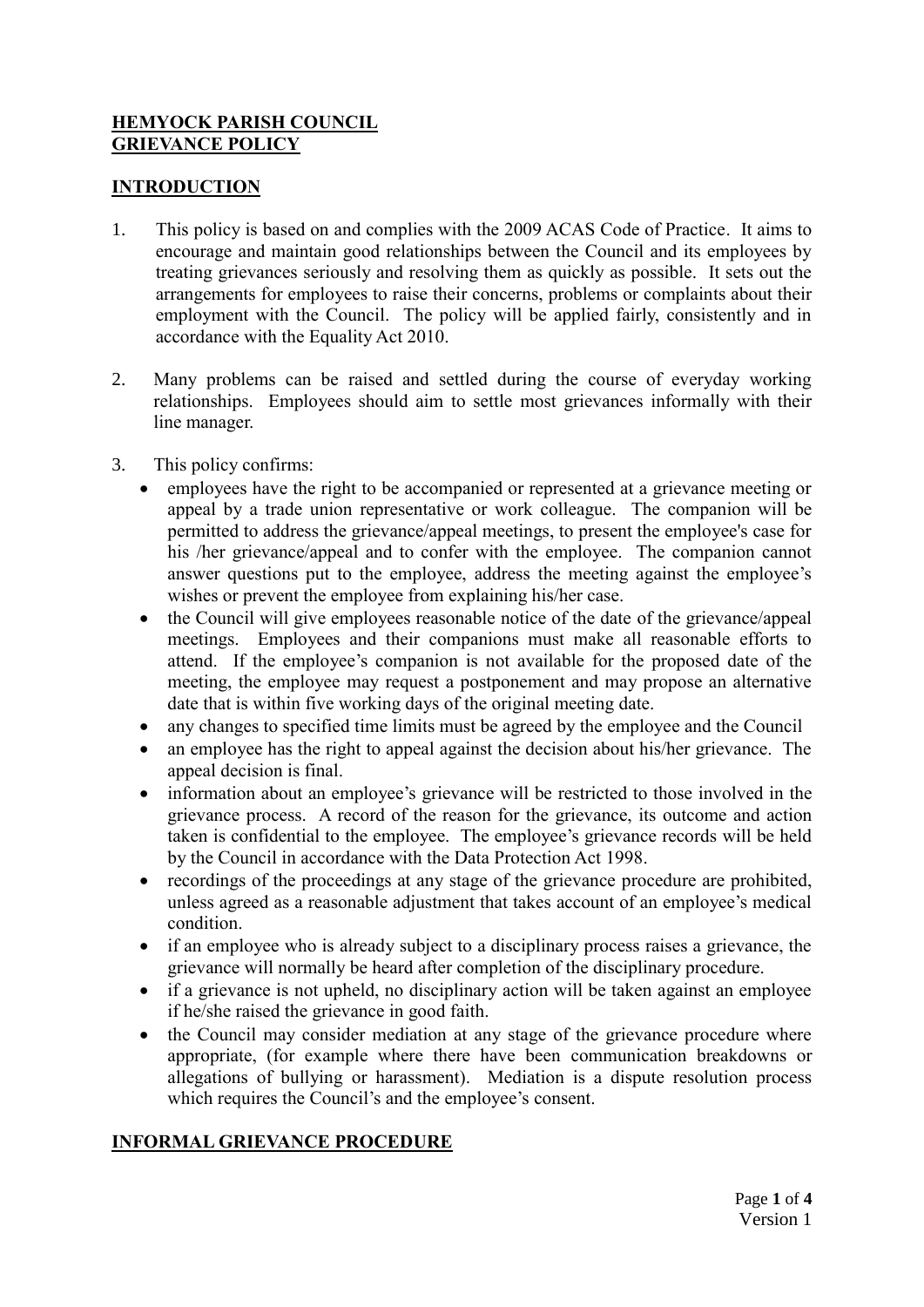4. The Council and its employees benefit if grievances are resolved informally and as quickly as possible. As soon as a problem arises, the employee should raise it with his/her manager to see if an informal solution is possible. Both should try to resolve the matter at this stage. If the employee does not want to discuss the grievance with his/her manager (for example, because it concerns the manager), the employee should contact the chairman of the finance committee or, if appropriate, another member of the finance committee.

# **FORMAL GRIEVANCE PROCEDURE**

- 5. If it is not possible to resolve the grievance informally, the employee may submit a formal grievance. It should be submitted in writing to the chairman of the finance committee.
- 6. The finance committee will appoint a sub-committee of three members to investigate the grievance. The sub-committee will appoint a Chairman from one of its members. No councillor with direct involvement in the matter shall be appointed to the subcommittee.

## **Investigation**

7. The sub-committee will investigate the matter before the grievance meeting which may include interviewing others (e.g. employees, councillors or members of the public).

#### **Notification**

- 8. Within 10 working days of the Council receiving the employee's grievance, the employee will be asked, in writing, to attend a grievance meeting. The subcommittee's letter will include the following:
	- the names of its Chairman and other members
	- a summary of the employee's grievance based on his/her written submission
	- the date, time and place for the meeting. The employee will be given reasonable notice of the meeting which will be within 25 working days of when the council received the grievance
	- the employee's right to be accompanied by a trade union representative or work colleague
	- a copy of the Council's grievance policy
	- confirmation that, if necessary, witnesses may attend on the employee's behalf and that the employee should provide the names of his/her witnesses at least five working days before the meeting
	- confirmation that the employee will provide the Council with any supporting evidence at least five working days before the meeting.

## **The grievance meeting**

- 9. At the grievance meeting:
	- the Chairman will introduce the members of the sub-committee to the employee
	- the employee (or companion) will set out the grievance and present the evidence.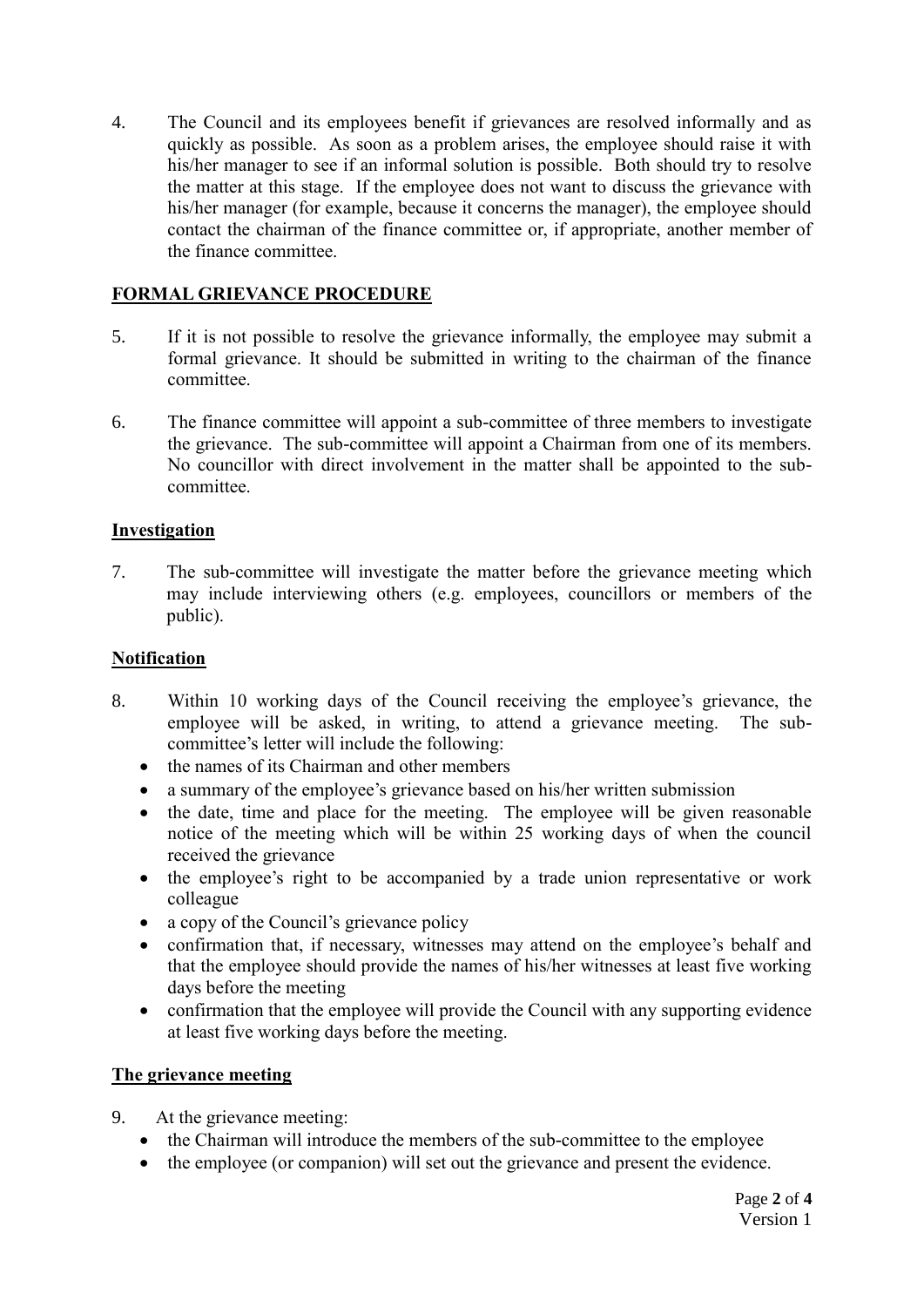- the Chairman will ask the employee what action does he/she wants the council to take
- any member of the sub-committee and the employee (or the companion) may question any witness
- the employee (or companion) will have the opportunity to sum up the case
- the Chairman will provide the employee with the sub-committee's decision, in writing, within five working days of the meeting. The letter will notify the employee of the action, if any, that the council will take and of the employee's right to appeal
- a grievance meeting may be adjourned to allow matters that were raised during the meeting to be investigated by the sub-committee.

## **The appeal**

- 10. If an employee decides that his/her grievance has not been satisfactorily resolved by the sub-committee, he/she may submit a written appeal to the finance committee. An appeal must be received by the Council within five working days of the employee receiving the sub-committee's decision and must specify the grounds of appeal.
- 11. Appeals may be raised on a number of grounds, eg:
	- a failure by the Council to follow its grievance policy
	- the decision was not supported by the evidence
	- the action proposed by the sub-committee was inadequate/inappropriate
	- new evidence has come to light since the grievance meeting.
- 12. The Appeal will be heard by a panel of three members of the finance committee who have not previously been involved in the case. There may be insufficient members of the finance committee who have not previously been involved. If so, the appeal panel will be a committee of three council members who may include members of the finance committee. The appeal panel will appoint a Chairman from one of its members.
- 13. The employee will be notified, in writing, within 10 working days of receipt of the appeal of the time, date and place of the appeal meeting. The meeting will take place within 25 working days of the council's receipt of the appeal. The employee will be advised that he/she may be accompanied by a trade union representative or work colleague.
- 14. At the appeal meeting, the Chairman will:
	- introduce the panel members to the employee
	- explain the purpose of the meeting, which is to hear the employee's reasons for appealing against the decision of the finance sub-committee
	- explain the action that the appeal panel may take.
- 15. The employee (or his/her companion) will be asked to explain the grounds of his/her appeal.
- 16. The Chairman will inform the employee that he/she will receive the decision and the panel's reasons, in writing, within five working days of the appeal meeting.
- 17. The appeal panel may decide to uphold the decision of the finance committee or